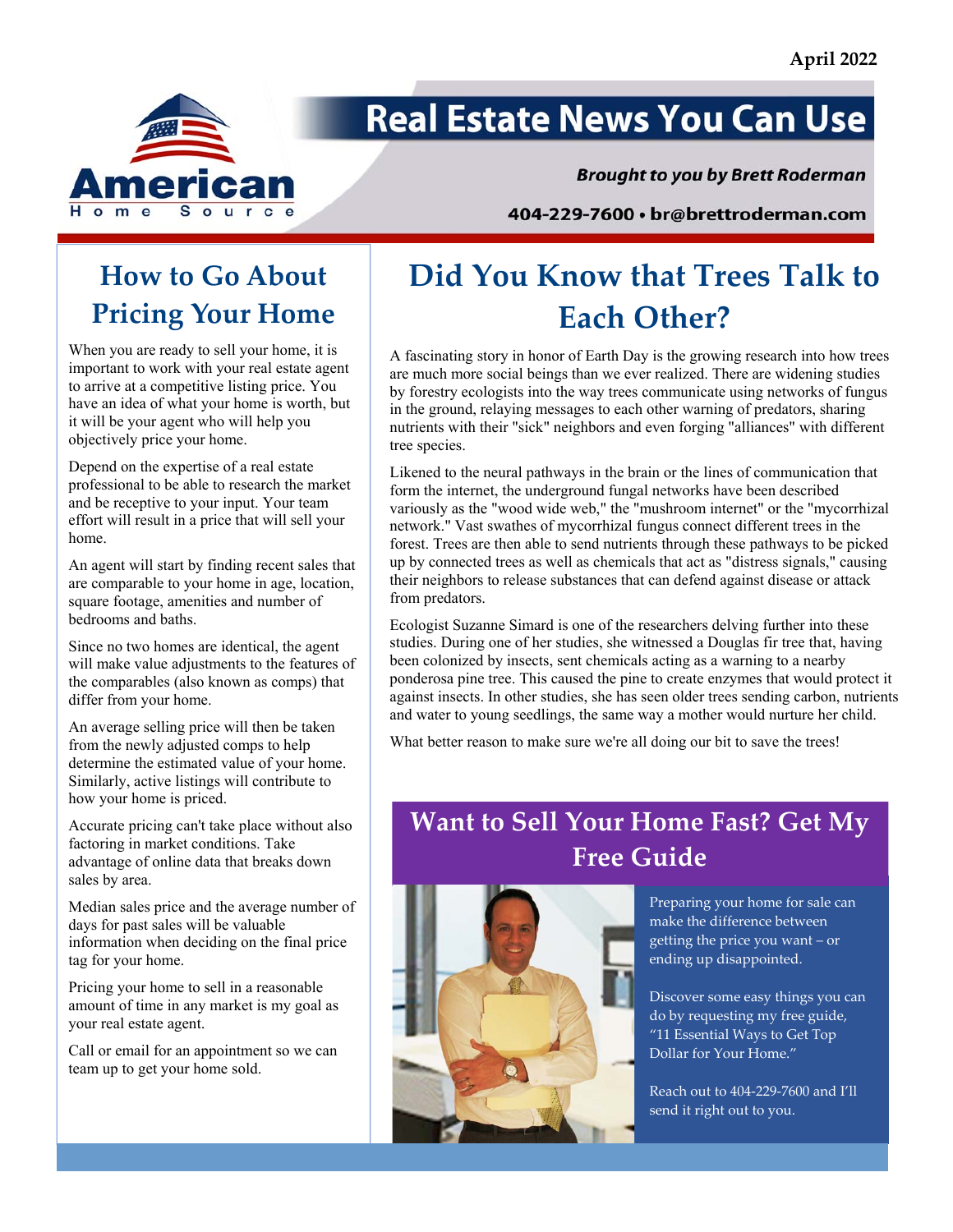

# **Here Are 5 Ways to Volunteer Virtually**

With the news full of things that fill us with worry, many of us are often looking for ways we can make a difference in the world around us. Thankfully, the beauty of the internet means that you can still volunteer your time to help others from the comfort of your own home. Here are five ideas for virtual volunteering.

**Crisis Text Line.** Volunteers for the Crisis Text Line offer 24/7 support via text messaging to people suffering through crises. Volunteers commit a few hours a week and receive a full course of training and support.

**Translators without Borders.** If you're able to speak a second language, this is a perfect way to offer your services to those in need. Translators without Borders provides translations for international humanitarian efforts in fields such as education, crises and healthcare.

**United Nations Volunteers.** The UN's volunteering network is a place where you can join a worldwide community as a volunteer. UNV connects volunteers with organizations across the globe working on projects focusing on peace efforts and international development, whatever your skills are.

**Amnesty Decoders.** Amnesty Decoders is a digital volunteering network operated by Amnesty International researching global human rights violations online. Volunteers conduct tasks including finding evidence of drone strikes from satellite images and flagging social media content inciting violence against women.

**Catchafire.** Essentially a search engine for volunteers, Catchafire helps you search for nonprofit projects you can volunteer online with. Tasks range from writing thank-you notes to graphic design and photo editing.

For more ideas, you can visit Points of Light to search for a virtual volunteering opportunity now. Head to https://tinyurl.com/link0422.

### *Should I Stage My Home?*

Even though staging your home takes time and planning, it will be worth the effort and the cost. You want your home to stand out when you list it so it can have every advantage of getting the best possible price in the shortest amount of time.

Staging communicates to buyers that your home is well taken care of and increases the likelihood of getting a good offer. When you stage your home, it takes away your personality and markets it in a more neutral way. A staged home is more inviting to a buyer and also helps define spaces and room sizes. Every room will have a purpose, and buyers can more easily visualize themselves living in your home.

A competitively priced home that has also been staged to appear move-in ready will help justify its listing price. Successful staging will give your home an edge over the competition without having to compromise on price. A positive first impression will motivate selling agents, who will put your home at the top of their list when showing properties to their clients.

## **Thank you for your referrals!**

I succeed when people like you refer me to your friends, neighbors and loved ones. Itʹs the best kind of feedback I can receive.

So thanks for continuing to pass this newsletter on to people you care about.

### **Egg Muffin Cups**

Serves 6

5 eggs salt and pepper to taste

Mix and match fillings: 1 head broccoli, cut into small florets chopped spinach finely diced onion finely diced bell pepper diced tomato cheddar cheese parmesan cheese

Preheat oven to 350°F. Grease muffin tin.

In a measuring cup, beat eggs until smooth. Set aside.

In a muffin tin, arrange the desired combination of fillings into each muffin cup. Season each with salt and pepper.

Pour eggs into each muffin cup until liquid almost reaches the top.

Bake for about 20 minutes, until set.

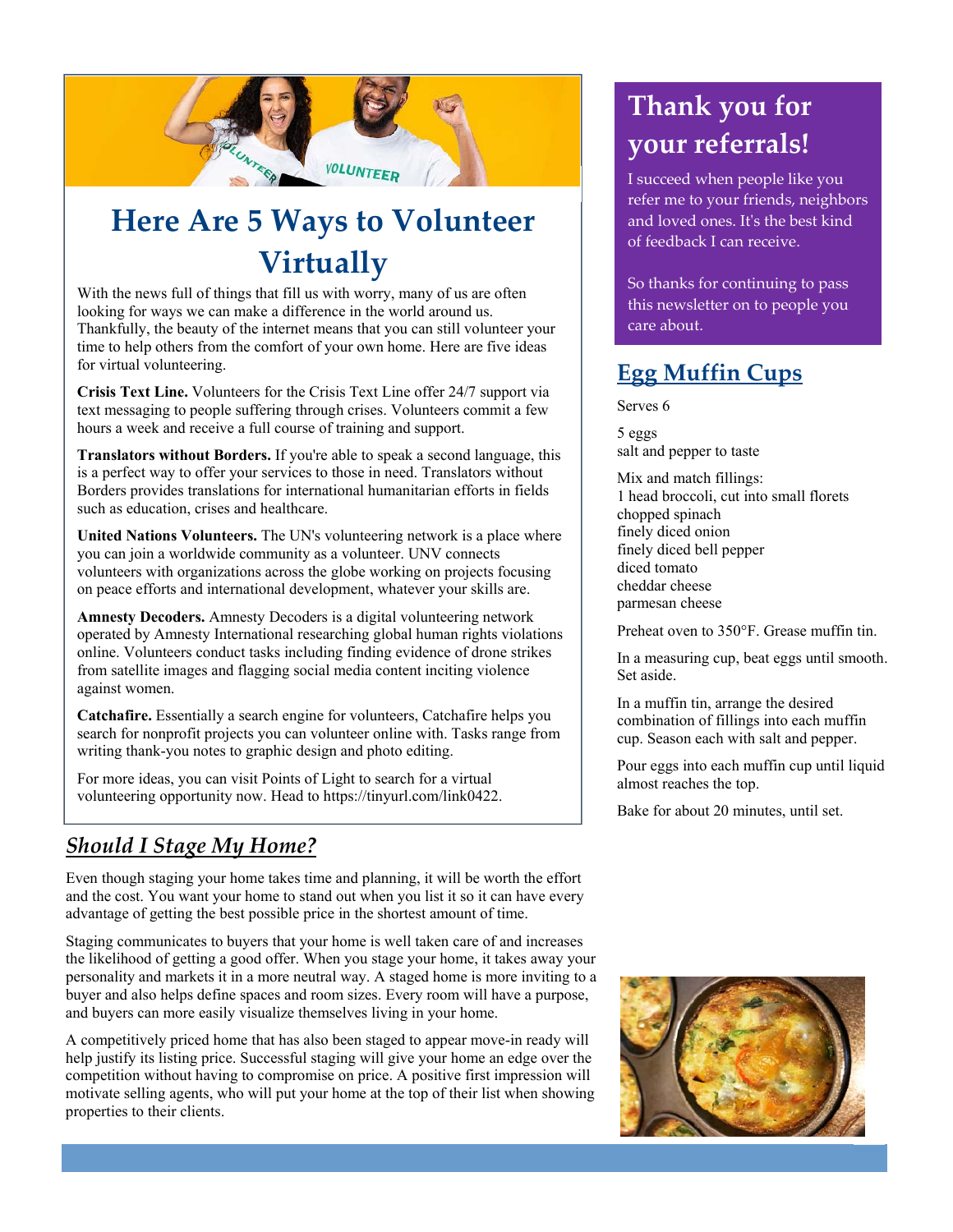## **Do These Things in April to Prep for a Stress‐Free Summer**

April is the month to set the wheels in motion to get your home ready for a carefree summer. Summer is one of the best times of the year, so by doing some simple preparations now, you will be able to enjoy those times without any homeownership worries.

Start your prep by checking the toolshed to make certain that your yard maintenance tools will be up and running for the summer months. Be sure the lawn mower engine has new plugs, a new air filter and a fresh tank of gas. Sharpen the blades of the mower and all of your gardening tools.

An efficient AC will be your best friend when you crank it up, so schedule a springtime preventative maintenance tune-up. If it's determined that your AC has limited life expectancy, then be prepared and get an estimate for a new unit.

Don't let pests ruin your summer fun. Seal up any openings that could allow insects to take refuge in warmer weather. Before it gets too hot, check your attic for signs of animals that may have taken up residence there during the winter.

April also signals a good time to tend to bird feeders. To keep rodents away and to safeguard the birds of summer from disease, dismantle your feeders and give them a deep sanitizing. Do this for any birdbaths, and clean up under the feeders as well.

Since summer can bring heavy rains that can lead to water damage, make April your time to check if winter left behind any roof or gutter damage. Examine the basement for any leaks or cracks, and take time to create water diversions away from your foundation on the outside of your home.

Call or email me for other springtime prep ideas so you can have a stress-free summer. I am always here to help.



*Quick Quiz*

For an answer, email me at br@brettroderman.com or call 404‐229‐7600.

*Dr. Maurice Levy invented the first automatic postal sorter in 1957. How many letters could it handle per hour?*

## **Worth Reading**



#### **Architecture in Music**

*Charles Brooks Photography* Have a look at this absolutely stunning photo series by photographer Charles Brooks. At first glance, you may think each photograph captures a vast structure of modernist architecture, with wide halls, sprawling caverns and endless passages. But look a little closer and you'll find they're actually photos of the insides of musical instruments, captured using a probe lens and a technique called focus stacking. More: https://tinyurl.com/worth0422a



**A Beginners Guide to Seasonal Eating that Doesn't Cost the Earth** Tish Weinstock

*Vogue*

One way you can help the environment while also providing yourself with a delicious, healthy diet is to switch to "seasonal eating." Focus predominantly on food harvested from your local area in the season it is traditionally harvested, the same way humans did for millennia before global mass production and transportation took over. Head to Vogue for some pointers on how, where and why to begin. More: https://tinyurl.com/worth0422c

This newsletter and any information contained herein are intended for general informational purposes only and should not be construed as legal, financial or medical advice. The publisher takes great efforts to ensure the accuracy of information contained in this newsletter. However, we will not be responsible at any time for any errors or omissions or any damages, howsoever caused, that result from its use. Seek competent professional advice and/or legal counsel with respect to any matter discussed or published in this newsletter. This newsletter is not intended to solicit properties currently for sale.